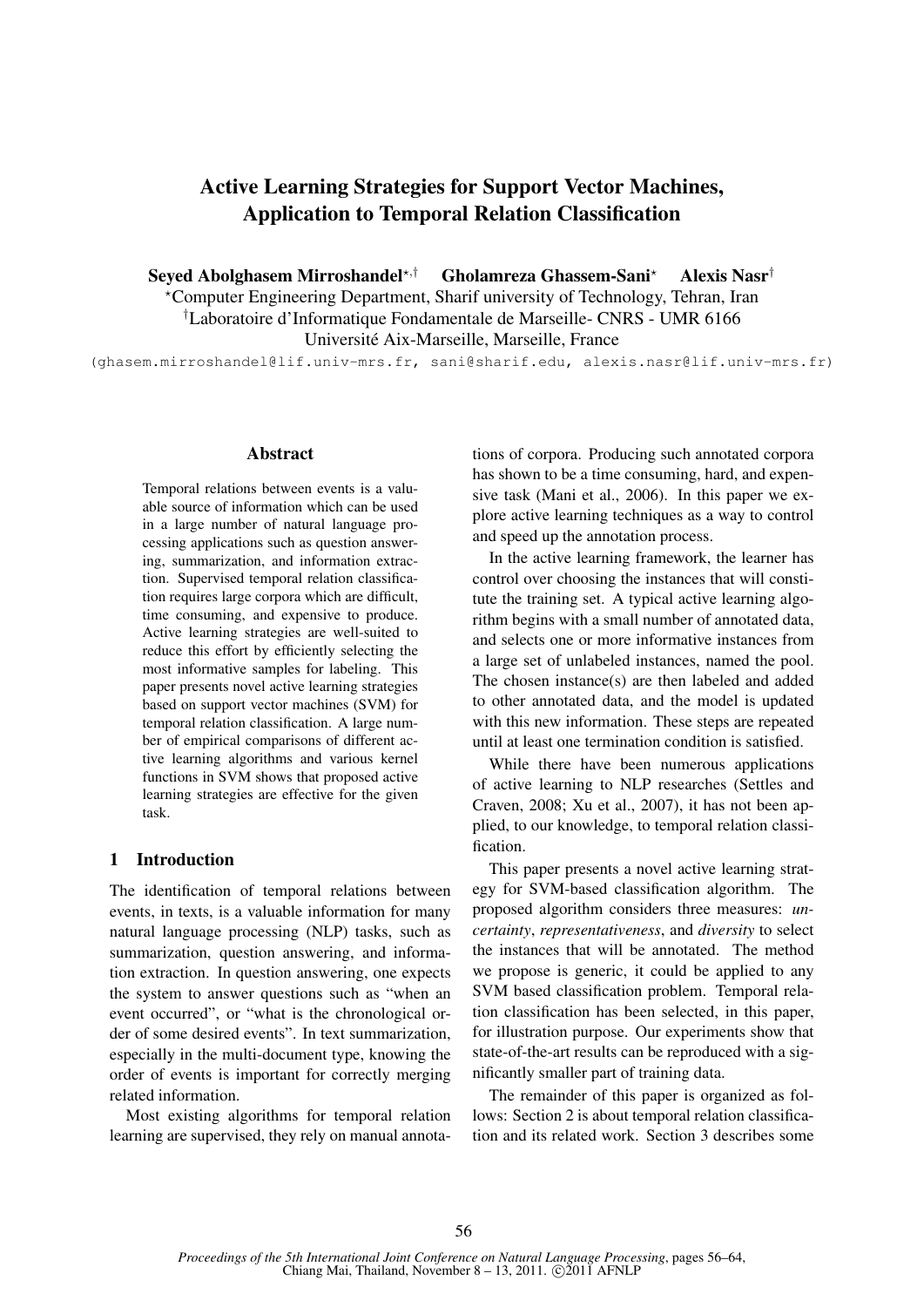of existing active learning methods. Our proposed method will be presented in Section 4. Section 5 briefly presents the characteristics of the corpora that we have used. Section 6 demonstrates the evaluation of the proposed algorithm. Finally, Section 7 concludes the paper and presents some possible future work.

# 2 Temporal Relation Classification with SVM

For a given ordered pair  $(x_1, x_2)$ , where  $x_1$  and  $x_2$  are time expressions or events, a temporal information processing system identifies the type of relation that temporally links  $x_1$  to  $x_2$ . For example in "If all the debt is converted  $(event_1)$  to common, Automatic Data will issue  $(event<sub>2</sub>)$  about 3.6 million shares; last Monday  $(time_1)$ , the company had  $(event_3)$  nearly 73 million shares outstanding.", taken from document *wsj 0541* of Time-Bank (Pustejovsky et al., 2003), there are two temporal relations between pairs  $(event_1, event_2)$  and  $(time_1, event_3)$ . The task of a temporal relation extraction system is to automatically tag these pairs with relations *BEFORE* and *INCLUDES*, respectively.

Several researchers have focused on temporal relation learning (Chklovski and Pantel, 2005; Lapata and Lascarides, 2006; Bethard et al., 2007; Chambers et al., 2007; Bethard and Martin, 2008; Mirroshandel and Ghassem-Sani, 2010; Puscasu, 2007) among which SVM has shown good performances. In this section, we describe two of the most successful SVM-based methods.

Inderjeet Mani was the first to propose an SVMbased temporal relation classification model which is based on a linear kernel (Mani et al., 2006). His system (referred to as  $(k_{Mani})$ ) uses five temporal attributes that have been tagged in the standard corpora (Pustejovsky et al., 2003) plus the string of words that constitute the events, as well as their part of part of speech tags.

The other successful SVM-based temporal classification method uses a polynomial convolution tree kernel, named argument ancestor path distance kernel (AAPD), and outperforms Mani's method (Mirroshandel et al., 2010). In this model, the algorithm adds event-event syntactic properties to the simple event features described above. In order to use syntactic properties, a convolution tree kernel is applied to the parse trees of sentences containing event pairs. Through this process, useful syntactic features can be gathered for classification by SVM. The two kernels are then polynomially combined.

# 3 Active Learning

Supervised methods usually need a large number of annotated samples in the training phase. In most applications including temporal relation classification, the preparation of such samples is a hard, time consuming, and expensive task (Mani et al., 2006). On the other hand, all these annotated samples may not be useful, because some samples contain little (or even no) new information. Active learning algorithms overcome this problem by adding only the most informative instances labeled by an oracle (e.g., a human expert) to the learning model. Three scenarios have been proposed for the selection of instances: 1) membership query synthesis, 2) streambased selective sampling, and 3) pool-based sampling (Settles, 2010).

In membership query synthesis, the model itself generates some instances rather than using realworld unlabeled instances (Angluin, 2004).

In stream-based selective sampling, instances are presented in a stream and the learner decides, based on its specific control measure, whether or not to query its label (Atlas et al., 1990; Cohn et al., 1994).

In pool based sampling, which is the scenario that we have chosen), a large number of unlabeled instances are collected to form the *pool* U. The algorithm begins with a small number of labeled data  $\mathcal{L}$ , and then chooses one or more informative instances from  $U$ . The chosen instance(s) are labeled and added to  $\mathcal{L}$ . A new model is then learned and the process iterated (Lewis and Gale, 1994).

### 3.1 Sample Selection Strategies

In all active learning strategies, the informativeness of each unlabeled instance is evaluated by the learner, and the most informative instance(s) are labeled. Different informativeness measures have been proposed: 1) uncertainty sampling, 2) query by committee, 3) expected model change, 4) expected error reduction, 5) variance reduction, and 6) den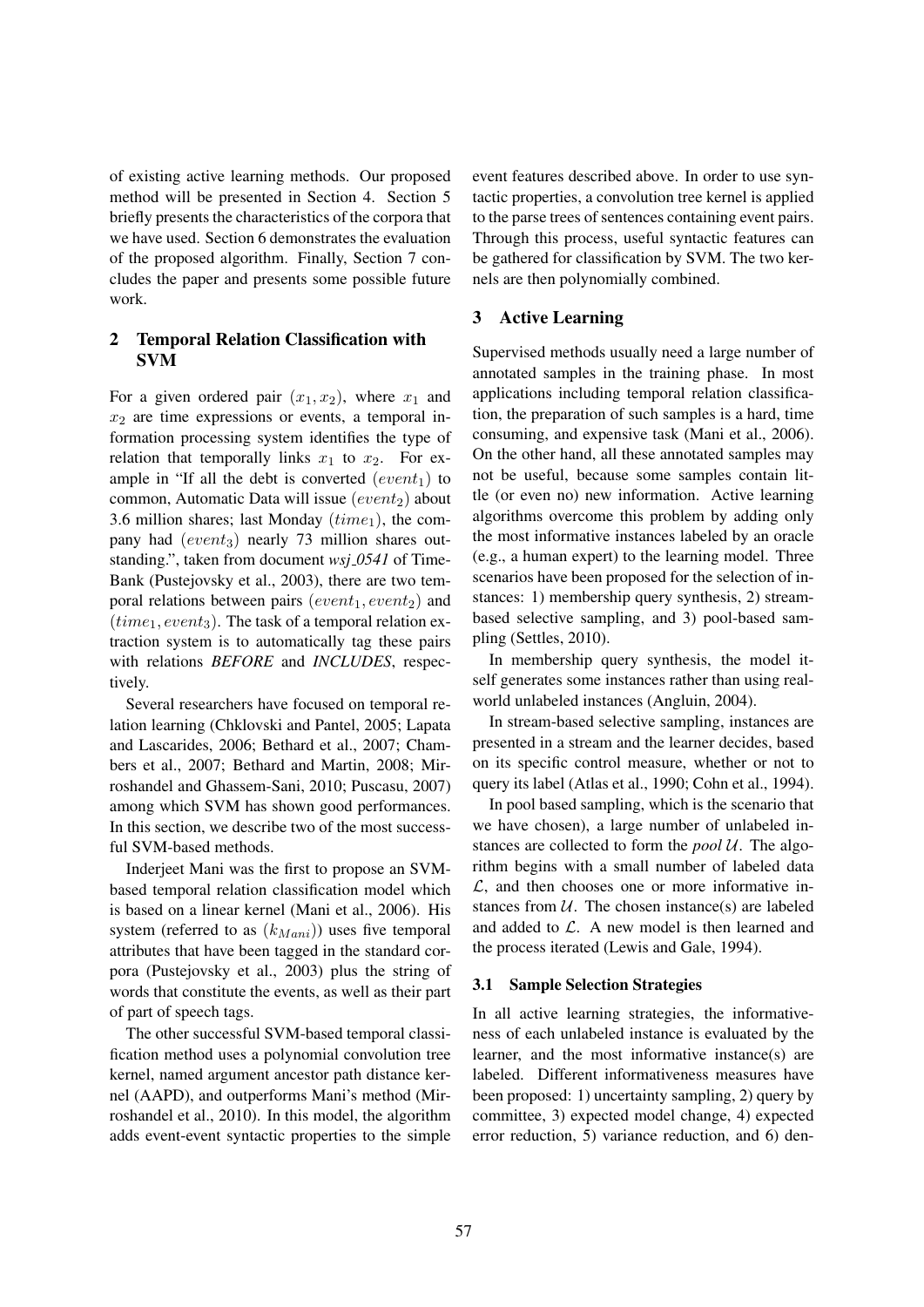sity weighted methods (Settles, 2010).

Uncertainty sampling is the simplest and the most commonly used selection strategy. In this strategy, instances for which the prediction of the label is the most uncertain are selected by the learner (Lewis and Gale, 1994).

In query by committee, there is a committee of models trained on the current labeled data  $\mathcal L$  based on different hypotheses. For each unlabeled instance, committee models vote for their label. The most informative instance is one with the largest disagreement on the votes (Seung et al., 1992). In the expected model change, the most informative instance is the one which causes the most change to the model (Settles et al., 2008). In expected error reduction, the learner selects instances which reduce expected error of model as much as possible (Roy and McCallum, 2001). In density weighted methods, selected instances must be both uncertain and representative in order to decrease the effect of outliers which may cause some problems especially in uncertainty sampling and query by committee strategies (Settles and Craven, 2008).

# 4 Proposed Algorithm

In this section, we present an active learning method based on SVM. There have been other efforts in using active learning in combination with SVM (Brinker, 2003; Xu et al., 2007), our contribution is the design of new uncertainty measures used for sample selection. In addition, the way representativeness and diversity measures are computed and combined are novel.

The algorithm is pool-based. At each iteration,  $k$  $(k \geq 1)$  instances are selected from a pool U. To select the more informative instance(s), three measures are used: *uncertainty*, *representativeness* and *diversity*. In the next subsections, we begin with an overview of multi-class classification with SVM, then introduce our three measures and describe the active learning algorithm.

# 4.1 Multi-class classification

In SVM binary classification, positive and negative instances are linearly partitioned by a hyper-plane (with maximum marginal distance to instances) in the original or a higher dimensional feature space.

In order to classify a new instance  $x$ , its distance to the hyper-plane is computed and  $x$  is assigned to the class that corresponds to the sign of the computed distance. The distance between instance  $x$ and hyper-plane  $H$ , supported by the support vectors  $x_1 \ldots x_l$ , is computed as follows (Han and Kamber, 2006):

$$
d(x, H) = \sum_{k=1}^{l} y_k \alpha_k x_k x^T + b_0 \tag{1}
$$

where  $y_k$  is the class label of support vector  $x_k$ ;  $\alpha_k$  and  $b_0$  are numeric parameters that are determined automatically.

For multi-class classification with  $m$  classes, in one-versus-one case, a set  $\mathcal{H}$  of  $\frac{m(m-1)}{2}$  hyperplanes, one for every class pair is defined. The hyper-plane that separates class  $i$  and  $j$  will be noted  $H_{i,j}$ . We note  $\mathcal{H}_i \subset \mathcal{H}$  the set of the  $m-1$  hyperplanes that separate class  $i$  from the others.

In order to classify a new instance  $x$ , its distance to each hyper-plane  $H_{i,j}$  is computed and x is assigned to class  $i$  or  $j$ . At the end of this process, for every instance  $x$ , every class  $i$  has accumulated a certain number of votes, noted  $V_i(x)$  (number of time a classifier has attributed the class  $i$  to instance x). The final class of x, noted  $C(x)$  will be the one that has accumulated the highest number of votes.

$$
C(x) = \underset{1 \le i \le m}{\arg \max} V_i(x) \tag{2}
$$

### 4.2 Uncertainty

Uncertainty is one of the most important measures of informativeness of an instance. If the learner is uncertain about an instance, that shows that the learning model is not able to deal with the instance properly. As a result, knowing the correct label of this uncertain instance will improve the quality of learning model.

In the process described in subsection 4.1, there are two places where uncertainty can be measured. In the first case, a decision is taken based on the difference of two distances. The smaller the difference, the less reliable the decision is. In the second case, a decision is taken based on the result of a vote. If the outcome of the vote does not show a clear majority, the decision will be less reliable.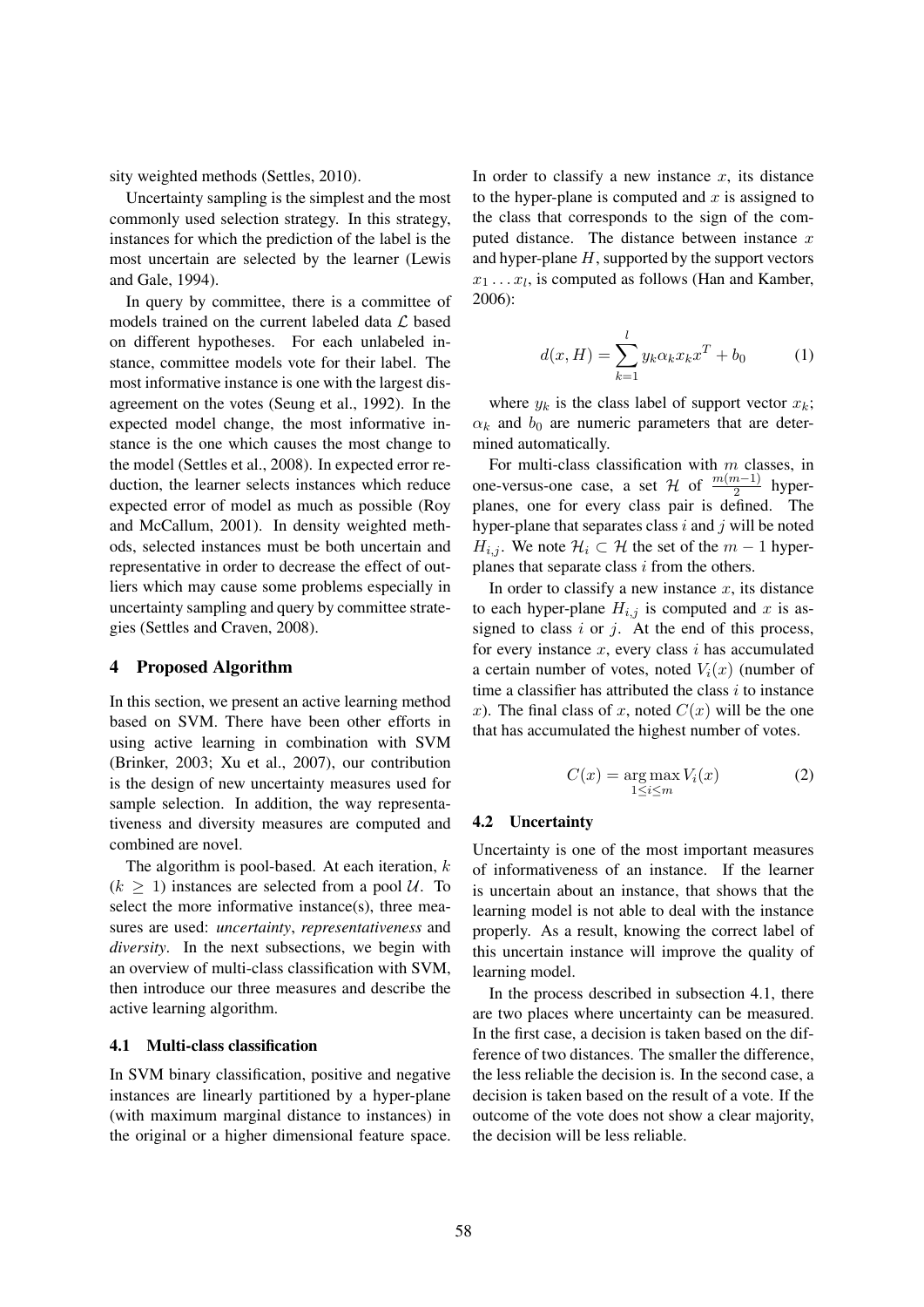Four measures of uncertainty are presented below, the first and second are based on distances while the third and fourth are based on the result of the vote procedure.

# 4.2.1 Nearest to One Hyper-Plane (NOH)

Uncertainty of an instance  $x$  is defined here as the distance to its closest class separating hyper-planes.

$$
\varphi(x) = \min_{H \in \mathcal{H}_{C(x)}} |d(x, H)| \tag{3}
$$

### 4.2.2 Nearest to All Hyper-Planes (NAH)

NAH defines the uncertainty of instance  $x$  as the sum of its distances to all its class separating hyperplanes.

$$
\varphi(x) = \sum_{H \in \mathcal{H}_{C(x)}} |d(x, H)| \tag{4}
$$

# 4.2.3 Least Votes Margin (LVM)

LVM estimates the uncertainty of an instance by the difference between the two highest votes for this instance.

$$
\varphi(x) = V_i(x) - V_j(x) \tag{5}
$$

where  $i$  is the class that has collected the highest number of votes and  $j$  the class that has collected the second higher number of votes.

### 4.2.4 Votes Entropy (VE)

VE is based on the entropy of the distribution of the vote outcome:

$$
\varphi(x) = -\sum_{1 \le i \le m} P(V_i(x)) \log P(V_i(x)) \qquad (6)
$$

where  $P(V_i(x))$  is simply estimated as its relative frequency  $V_i(x)/m$ .

#### 4.3 Representativeness

Representativeness is another important measure for choosing samples in active learning. In figure 1, sample 1 is the nearest instance to decision boundary, it is therefore the instance that will be selected using uncertainty criterion. But it should be clear that this sample is not appropriate for selection, annotation, and addition to the training data, because it is in fact an outlier and non representative instance.



Figure 1: The weakness of uncertainty measure for dealing with outliers. Circles and triangles represent labeled instances while squares represent unlabeled instances.

This simple example shows that uncertainty measure alone is not suited to fight against outliers and noisy samples. In order to prevent the learner to select such instances, a representativeness measure  $\psi$ is used. It simply computes the average distance between an instance and all other instances in the pool:

$$
\psi(x) = \frac{1}{N} \sum_{x' \in \mathcal{U}} |dist(x, x')| \tag{7}
$$

where  $N$  is the number of instances in the pool, and *dist* is the distance between two samples which can be computed by simply applying a kernel function on them:

$$
dist(x_i, x_j) = kernel(x_i, x_j)
$$
 (8)

As it is shown in equation 7, the samples which are more similar to other samples of the pool will be considered to be more representative.

In order to take into account representativeness in the active learning algorithm, the distance between every sample pairs of the pool must be computed. This computation is a costly process, but these distances can be computed only once for the whole active learning algorithm. Algorithm 1 describes how representativeness and uncertainty measures have been combined.

# 4.4 Diversity

Diversity is the third measure that is used for instance selection. Instances that are both unreliable and representative may be very close to each other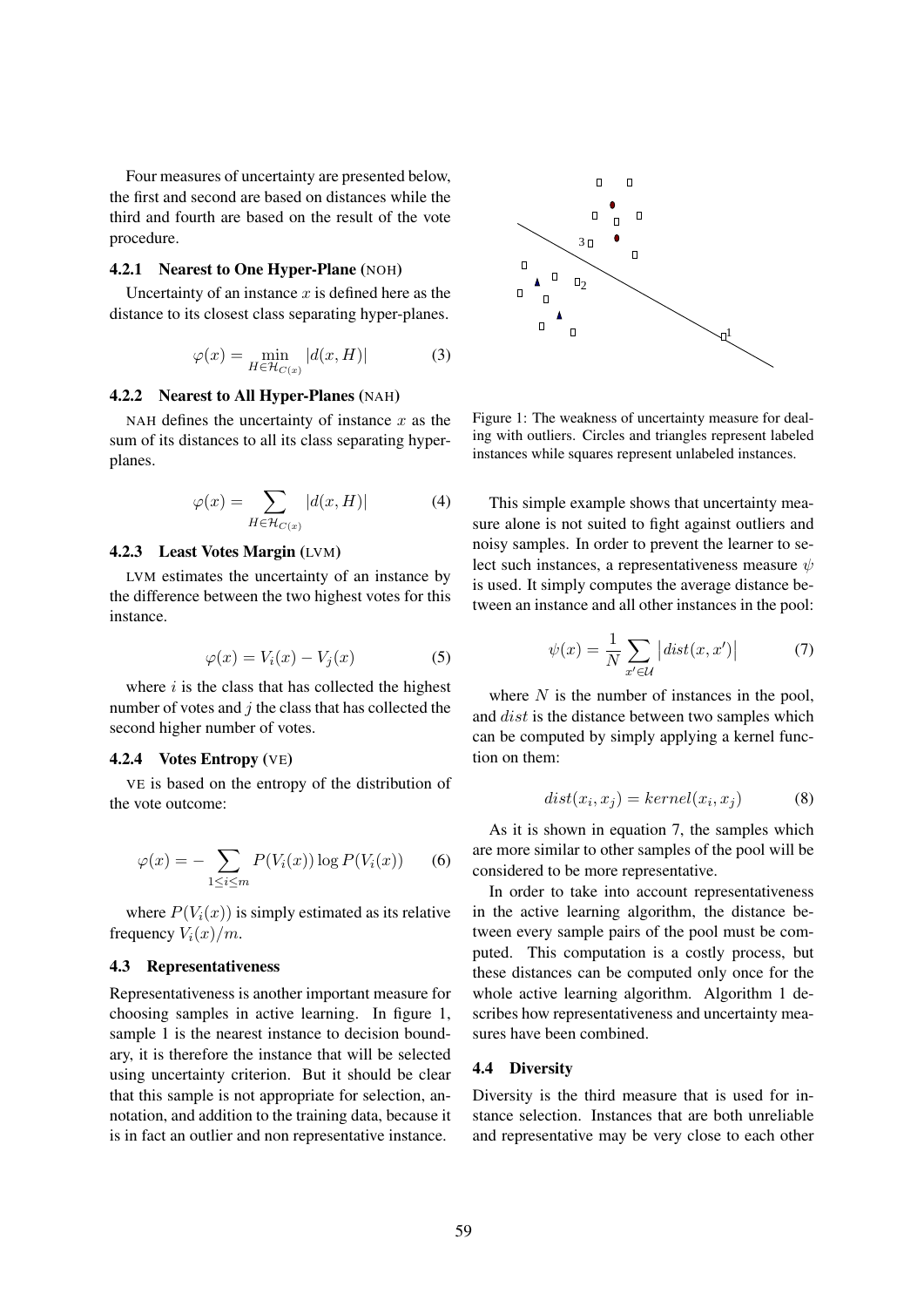

Figure 2: The necessity of applying diversity measure to select samples from the whole problem space.

and it might be interesting, in order to better cover the problem space, to select instances that are different from each other. This is done by taking diversity into account.

Figure 2 illustrates the effect of considering the diversity measure on a simple problem. In this problem, the learner chooses 4 instances for each iteration. Based on uncertainty and representativeness measures, samples 1, 2, 3, and 5 should be selected. However, 1, 2 and 3 are very similar, and only one of such samples may be enough for learning. Besides, selecting 7 and 8 will lead to a better covering of the problem space.

In our algorithm, diversity is taken into account after uncertainty and representativeness were. First,  $B_I$  instances are chosen, based on uncertainty and representativeness. A distance matrix is then constructed, based on the distance measure of equation 8. The  $B_I$  instances are then grouped into  $B_F$  $(B_F < B_I)$  clusters, using hierarchical clustering and the centroid of each cluster is selected for labeling. This process is explained in algorithm 1.

## 4.5 Proposed Algorithm

The pseudo-code of our active learning algorithm is shown in Algorithm 1. This algorithm first trains the model based on the initial labeled data, and applies a combination of uncertainty and representativeness measures to select  $B_I$  samples from the pool. Then hierarchical clustering is applied to the extracted samples to select  $B_F$  most diverse samples. Chosen samples are then labeled and added to the training labeled set. This process is iterated until

Algorithm 1 THE PROPOSED ACTIVE LEARNING

- $\alpha$ : Uncertainty coefficient
- $\mathcal{L}$ : Labeled set
- $U:$  Unlabeled pool
- $\varphi(x)$ : Uncertainty measure
- $\psi(x)$ : Representativeness measure
- $B_I$ : Initial query batch size
- $B_F$ : Final query batch size

while termination condition is not satisfied do

 $\theta = train(\mathcal{L}); \mathcal{T}_I = \emptyset;$ for  $i = 1$  to  $B_I$  do // Find most uncertain and representative instance  $\hat{x} = \arg \max_{x \in \mathcal{U}} [\alpha \varphi(x) + (1 - \alpha) \psi(x)];$  $\mathcal{T}_I = \mathcal{T}_I \cup {\hat{x}};$ end for Apply Hierarchical clustering on  $\mathcal{T}_I$  to extract set  $\mathcal{T}_F$  of  $B_F$  diverse samples;

$$
\mathcal{U} = \mathcal{U} - \mathcal{T}_F;
$$
  

$$
\mathcal{L} = \mathcal{L} \cup \mathcal{T}_F;
$$

end while

at least one termination condition is satisfied. In our experiments, the algorithm stops when all instances of the pool were selected and labeled.

Our algorithm may seem much more costly than the original SVM algorithm. However, it is easy to show, similar to (Brinker, 2003), that it only multiply by a coefficient of  $N/B_F$  (N is the final number of labeled instances) the total computational complexity of original SVM.

# 5 Corpus Description

Two standard corpora were used for our expriments: TimeBank (v. 1.2)(Pustejovsky et al., 2003) and Opinion (www.timeml.org). TimeBank is composed of 183 newswire documents and 64 077 words, and Opinion comprises 73 documents with 38 709 words. These two datasets have been annotated with TimeML (Pustejovsky et al., 2004). There are 14 temporal relation types (*SIMULTANEOUS*, *IDENTITY*, *BEFORE*, *AFTER*, *IBEFORE*, *IAFTER*, *INCLUDES*, *IS INCLUDED*, *DURING*, *DURING INV*, *BEGINS*, *BEGUN BY*, *ENDS*, *ENDED BY*) in the TLink class of TimeML. Similar to (Mani et al., 2006; Chambers et al., 2007), we used a normalized version of these 14 temporal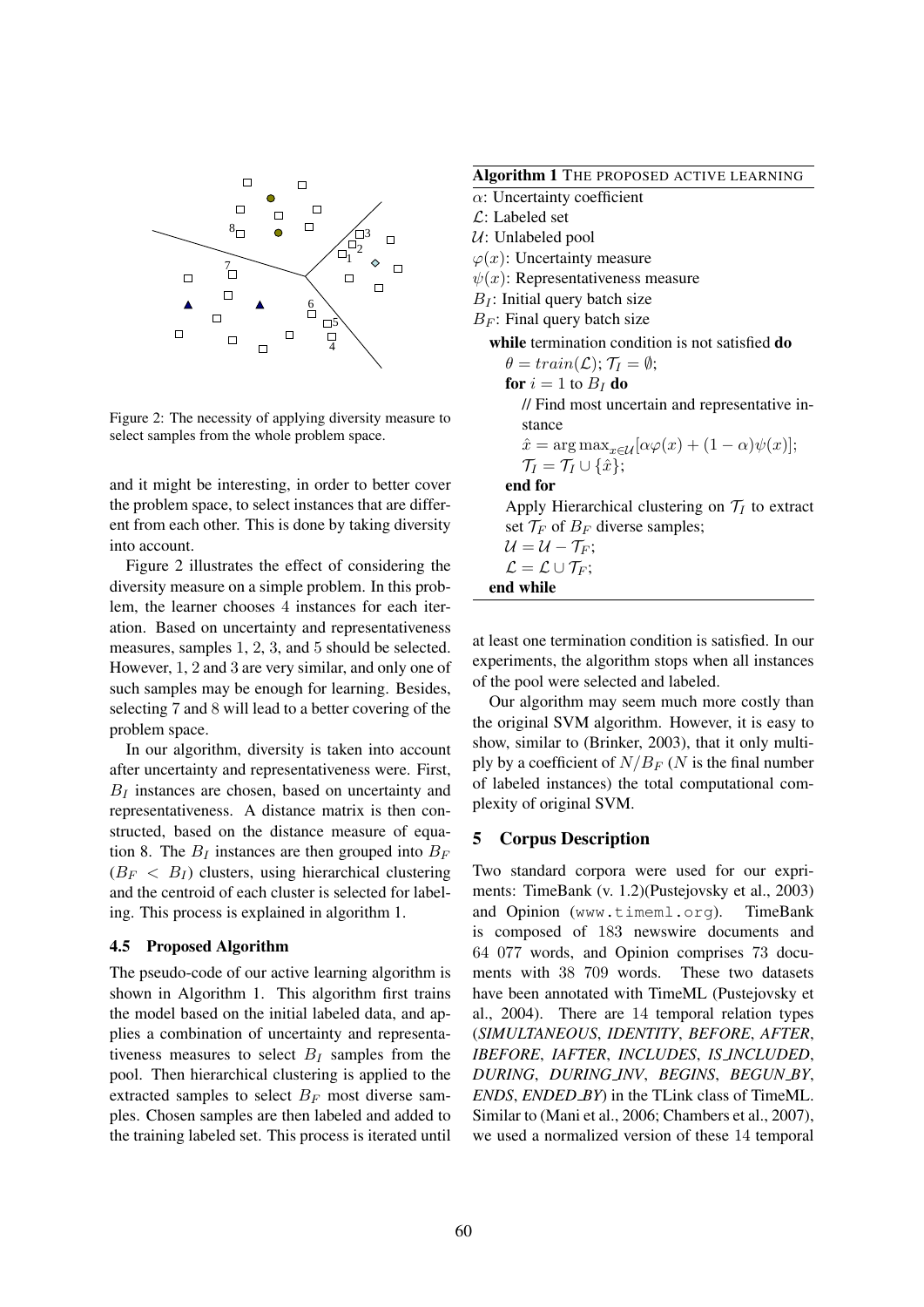relation types, which contains only the following six temporal relations:

| <i>SIMULTANEOUS</i> | <b>ENDS</b>           | <b>BEGINS</b>   |
|---------------------|-----------------------|-----------------|
| <i>BEFORE</i>       | <i><b>IBEFORE</b></i> | <i>INCLUDES</i> |

In order to convert 14 relations into 6, the inverse relations were omitted (e.g., *BEFORE* and *AFTER*), and *IDENTITY* and *SIMULTAENOUS*, as well as *IS INCLUDED* and *DURING* were collapsed, respectively.

| <b>Relation Type</b>   | <b>OTC</b> |
|------------------------|------------|
| <b>IBEFORE</b>         | 131        |
| <b>BEGINS</b>          | 160        |
| <b>ENDS</b>            | 208        |
| <b>SIMULTANEOUS</b>    | 1528       |
| <i><b>INCLUDES</b></i> | 950        |
| <b>BEFORE</b>          | 3170       |
| <b>TOTAL</b>           | 6147       |

Table 1: The normalized TLink class distribution in OTC.

In our experiments, as in several previous work, we merged the two datasets to generate a single corpus called OTC. Table 1 shows the normalized TLink class distribution (only for Event-Event relations) for OTC corpora.

# 6 Experimental Results

The algorithm described above was evaluated on OTC corpus with our four uncertainty measures with and without representativeness and diversity. We used random instance selection (i.e., passive learning) as the baseline strategy.

Several kernels can be used for such experiments. As explained in section 2, we decided to use the kernel proposed in (Mani et al., 2006), which we will refer to as Mani's kernel, and the Argument Ancestor Path Distance (AAPD) polynomial kernel proposed in (Mirroshandel et al., 2010). AAPD polynomial is the state of the art pattern-based algorithm, which exclusively combines gold standard features of events and grammatical structures of sentences.

All evaluations are based on a 5-fold cross validation. The original corpora was randomly partitioned into 5 parts, out of which, a single part was retained for testing the model, and the remaining 4 parts were used for the training and applying our instance selection strategies. This process was then repeated 5 times (the folds), with each of the 5 parts being used exactly once as the test data. To perform the experiments, we started from initial labeled set with 100 randomly selected samples, and in each iteration, 25 samples were selected, labeled, and added to the previously labeled set.

# 6.1 Uncertainty Measure Alone

Figures 3 and 4 show the result of applying our four uncertainty measures for "instance selection" in OTC, using Mani's (Figure 3) and AAPD kernels (Figure 4).



Figure 3: Learning curves for different uncertainty instance selection strategies applied to OTC using Mani's kernel.



Figure 4: Learning curves for different uncertainty instance selection strategies applied to OTC using AAPD kernel.

The figures show that all proposed uncertainty instance selection strategies are effective and lead to learning curves that are above the baseline. Vote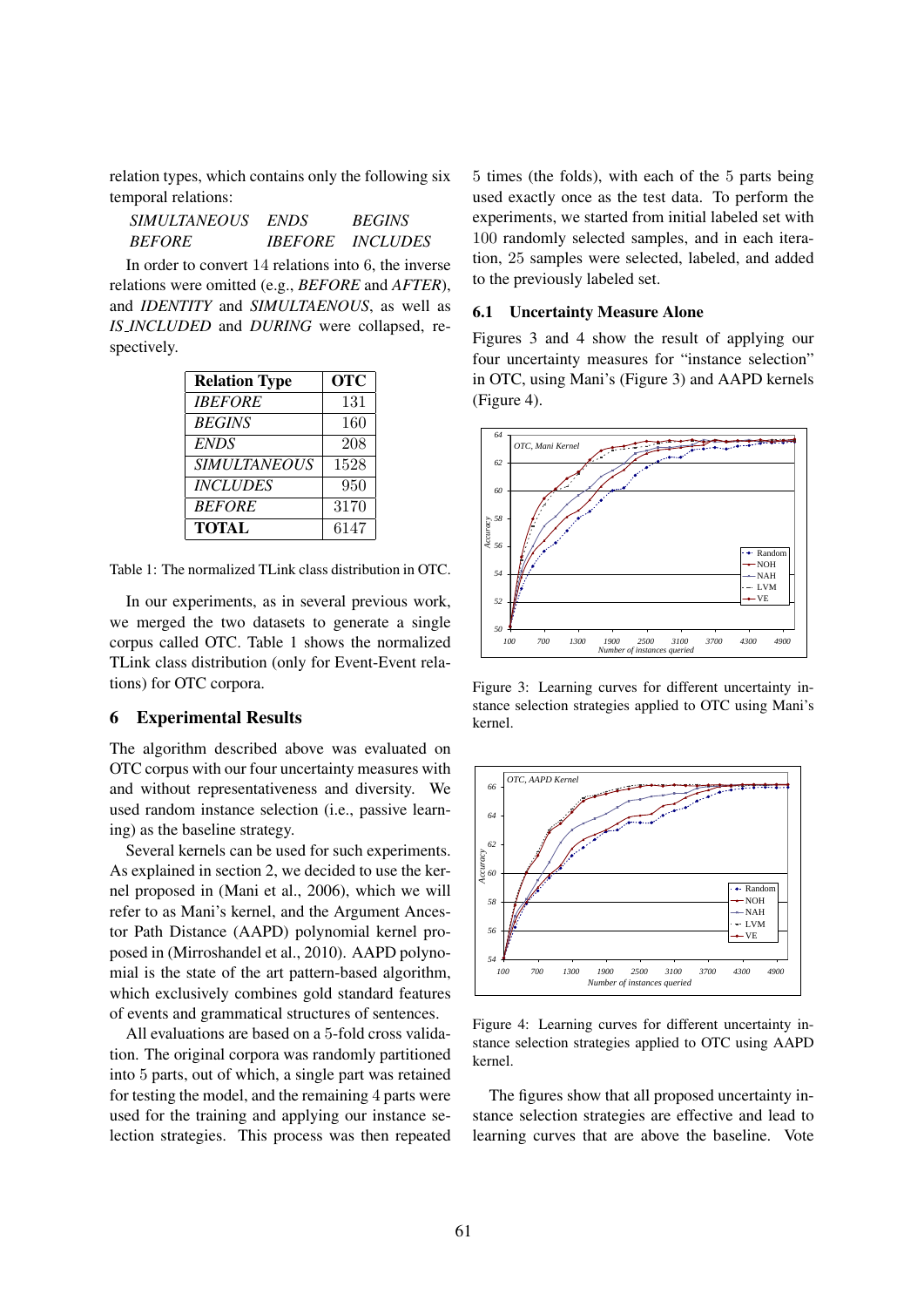based measures have outperformed distance based ones. Among the two distance based measures, NAH led to better results than NOH, showing that averaging (aggregation) over the distances to the different separating hyperplanes is more robust than taking into account only the distance to the closest one.

The two vote based methods led to very close results, which seems to indicate that the system usually hesistates between two classes (and not more) when trying to classify an instance.

# 6.2 Combining Uncertainty and Representativeness Measures

Representativeness has been introduced in order to fight against outliers. Such outliers have two different origins. The first one is data sparseness: some temporal relation events are poorely represented in the data. Eliminating such instances will degrade the results on the corresponding class but will introduce less noise in the data. The second origin of outliers is the difficulty of problem, even for human annotators (Pustejovsky et al., 2003). This causes some mistakes in annotation and generates some outliers.



Figure 5: Accuracy improvement when adding representativeness measure to the uncertainty instance selection in Mani's kernel.

In the second series of experiments, we combined a representativeness measure with different uncertainty instance selection strategies to tackle outliers' side effects. In our different experiments, the best value for uncertainty coefficient  $(\alpha)$  was 0.65. Figure 5 (resp. 6) shows the accuracy improvement when adding representativeness to uncertainty with Mani's (resp. AAPD) kernel. We have chosen to



Figure 6: Accuracy improvement when adding representativeness measure to the uncertainty instance selection in AAPD kernel.

represent just the improvement rather than the learning accuracy, because the learning curves were not easy to compare.

The results show that distance based measures are more sensitive to outliers than vote based ones. Figures 5 and 6 also show that the representativeness measure has less impact on AAPD kernel than it has on Mani's kernel. This is because AAPD kernel is more resistant to outliers than Mani's kernel.



Figure 7: Accuracy improvement when adding diversity in the instance selection with Mani's kernel.

# 6.3 Combining Uncertainty, Representativeness and Diversity

In the last series of experiments, diversity was added to the instance selection procedure. In each iteration, first 80 instances of the pool were selected by combination of uncertainty and representativeness mea-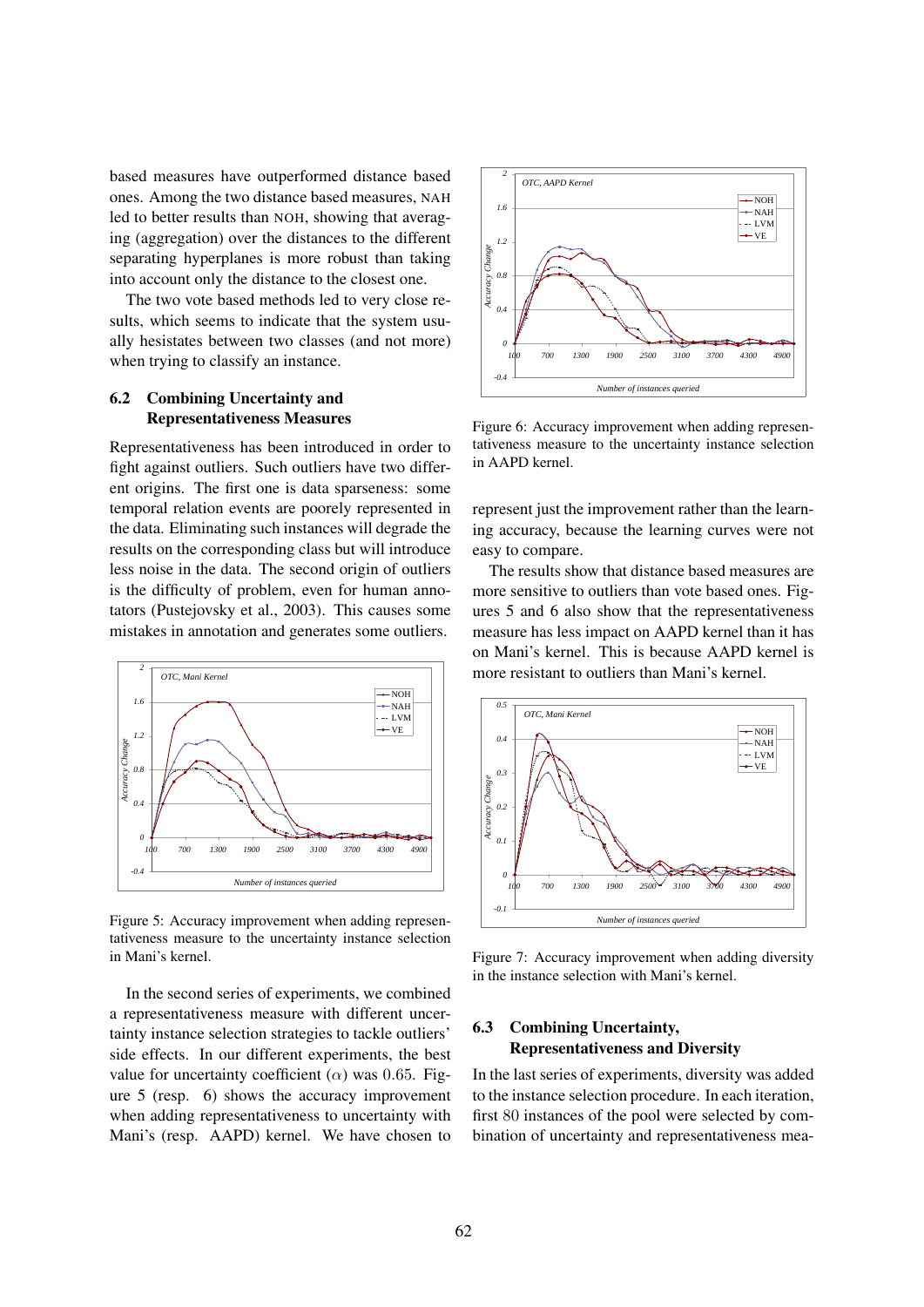

Figure 8: Accuracy improvement when adding diversity in the instance selection with AAPD kernel.

sures. Next, a hierarchical clustering method was used to select the final 25 instances. The accuracy improvement, as it is shown in Figures 7 and 8, is moderate.

The reasons why introducing diversity did not have a greater impact on the results is not clear. That may be due to the way diversity was introduced in our model. It could also come from the distribution of the data: if instances that are both unreliable and representative are not close to each other, selecting instances that are different from each other for better coverage of the problem space is not an issue. More work has to be done to investigate that point.

The final learning curves, when uncertainty, representativeness, and diversity were all considered, are shown in figures 9 and 10. As shown, vote-based uncertainty measures still obtain better results than distance based measures.

# 7 Conclusion

In this paper, we have addressed the problem of active learning based on support vector machines for temporal relation classification. Three different kind of measures have been used for selecting the most informative instances: uncertainty, representativeness and diversity. The results showed that the three measures improved the learning curve although diversity had a moderate effect.

Future work will focus on three points, the first one is trying other sample selection strategies, as query by committee, the second will focus on combining the two families of uncertainty measures that we have proposed: distance based and vote based. The third one is about diversity. As mentioned above, we do not know if this phenomenon is not well handeled by the model or if it is not an issue for the problem at hand.



Figure 9: Learning curves for combined uncertainty, representative and diversity measures with Mani's kernel.



Figure 10: Learning curves for combined uncertainty, representative and diversity measures with AAPD kernel.

### Acknowledgement

This work has been funded by the French Agence Nationale pour la Recherche, through the project SEQUOIA (ANR-08-EMER-013).

# References

- D. Angluin. 2004. Queries revisited. *Theoretical Computer Science*, 313(2):175–194.
- L. Atlas, D. Cohn, R. Ladner, MA El-Sharkawi, and II Marks. 1990. Training connectionist networks with